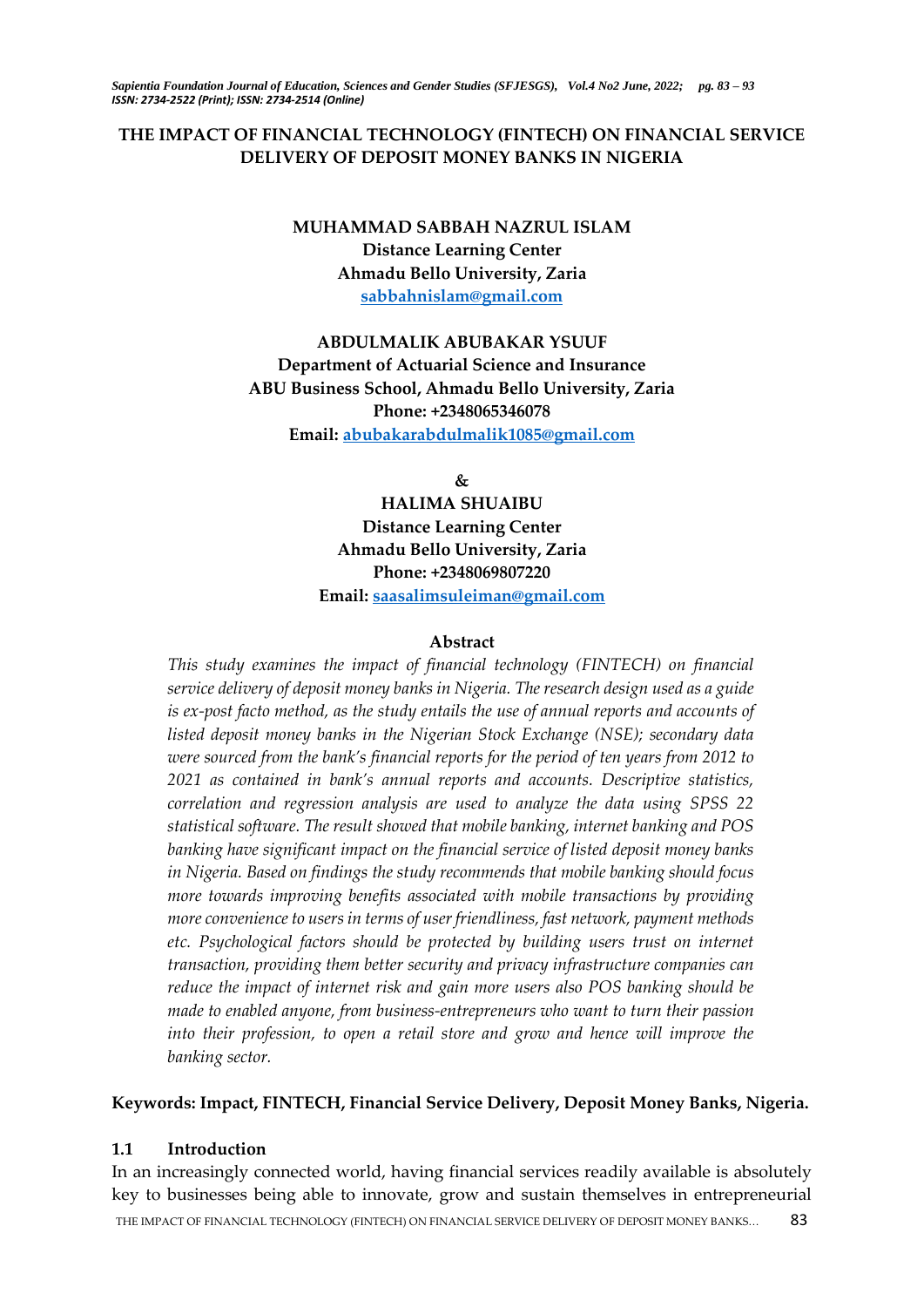environments. However, despite connectivity being higher than ever before, a large number of people around the world remain without access to basic banking and financial services. According to the World Bank's report on financial inclusion and development, despite efforts to create better financial services in the developing world, approximately 2bn people still remained unbanked (do not own a basic bank account) (Saad, 2016). Mehrotra, Puhazhendhi, Nair and Sahoo, (2009), emphasized that access to financial services allows the poor to save money outside the house safety, and helps in mitigating the risks that the poor faces as a result of economic shocks.

Hence, providing access to financial services is increasingly becoming an area of concern for every policymaker for the obvious reason that it has far reaching economic and social implications. Financial service has therefore become an explicit strategy for accelerated economic growth and is considered to be critical for achieving inclusive growth in a country. This realization, in the recent past, was the major impetus for the adoption of policies and measures aimed at growing global financial service as a means of promoting world economic prosperity. Notwithstanding this global consensus, achieving pervasive financial inclusion has remained a global challenge with as much as 54.0 percent of adults worldwide being financially excluded (without access to financial services). The situation is even worse in the developing economies where some countries have as much as 70.0 percent financial exclusion levels.

Financial service is the economic service provided by the finance industry, which encompasses a broad range of businesses that manage money including, banks, credit cards companies, insurance companies, accountancy companies, investment funds among others (Irena, 2020). Conceptualization of financial services may exclusively focus on products offered by formal financial institutions and exclude financial activities of the informal subsector. This includes products that enable individuals to deposit funds, save, withdraw funds, access credit, and carry out insurance and funds transfer facilities (Allen et al., 2016). Financial services may also be conceptualized as all formal and informal activities that enable individuals to save, access credit, insure themselves and transfer money (Akpandjar et al., 2013; Shem et al., 2012; Armendàriz & Morduch, 2010). The study focused only on financial services that enable mobile transactions over time (mobile banking).

Financial technology, also called FinTech, is the "marriage" between technology and finance. When combining both technology and finance, they create a multiplier effect, which is more substantial than the different use of the two. Zetzsche et al. (2017) point out that the current FinTech stands out from two significant trends. The first trend is the pace of change driven by Big Data, machine learning, commoditization of technology and Artificial Intelligence (AI). The second trend is the fact that more new non-financial firms have entered and invested in financial services businesses. Fintech is a key area in the development of Industry, since it requires the use and integration of different technologies, such as AI and Data Science, and it also provides a platform as a service and software as a service for Industry (Dhanabalan, & Sathish, 2018; Mashelkar, 2018).

THE IMPACT OF FINANCIAL TECHNOLOGY (FINTECH) ON FINANCIAL SERVICE DELIVERY OF DEPOSIT MONEY BANKS... 84 Notably, disruption has occurred in virtually all industries in the last two decades, and it's also starting to transform the financial industry. Banks, which maintained their dominant position, are seeing the emergence of new competitors that threaten to steal a substantial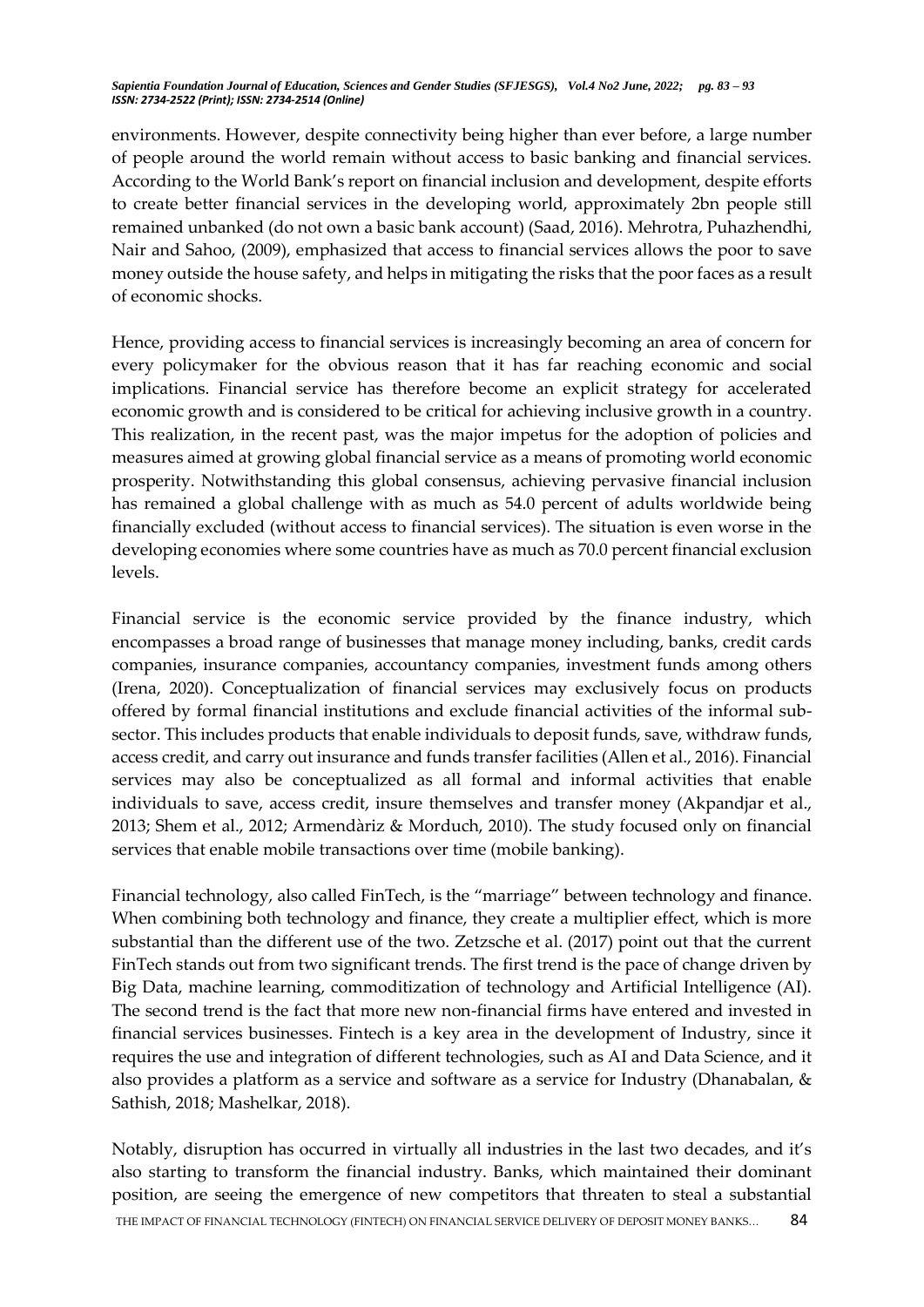market share, if not displace the incumbent banks from their leadership position (Buchak, Matvos, Piskorski & Seru, 2017). Banks therefore are eager to cooperate with the FinTech companies because, banks need to accelerate innovation process, which consumes a lot of time and monetary and acquire competitive advantage and boost customer value, since the FinTech companies may provide different or better products than the banks. Additionally, the banks attempt to save costs and avoid utilizing their resources on perilous innovations that might lead to unpredictable outcomes. Therefore, it is on this background this study examines the impact of FinTech on financial service delivery of deposit money banks in Nigeria. In line with the objective of this study, the following hypotheses were formulated to guide the study:

- **H01:** Mobile banking does not have significant impact on the financial service of listed deposit money banks in Nigeria.
- **H02:** Internet banking does not have significant impact on the financial service of listed deposit money banks in Nigeria.
- **H03:** POS banking does not have significant impact on the financial service of listed deposit money banks in Nigeria.

#### **Literature Review and Theoretical Framework**

#### **2.1 The Concept of FinTech**

FinTech refers to firms that premise their financial services on a sound technology platform in a bid to invent new financial products and services which can reach a wider variety of entities, corporate and individual customers alike (Mlanga, 2019).). FinTech has gained ground by the reason of its use by startup firms gaining entry into the market as they try to change the traditional method of doing things by leveraging on cutting edge technological channels in areas of asset management and money transfer (Truong, 2016). One remarkable feature of FinTech is its ability to ensure efficiency within the market and at same time keep transaction costs very low. Also, Kim, Park, Choi and Yeon (2015) in Erman (2017) described FinTech as a platform which provides for the intersection of technology and finance. Simply put a combination of information technology and provision of financial services (Lee & Kim, 2015 in Erman, 2017). FinTech can be viewed as technologically enabled innovation within the financial system that can lead to the formation of new services, business models, products, processes and even institutions covering a wide assortment of financial innovations (IAIS, 2017). These products and services which range from crowdfunding to E-Trading as far as blockchain technology have accounted for the visible change in the world of finance across the world.

### **2.2 Concept of Financial Services**

Financial services refer to formal financial services; otherwise, the term informal financial services are used. The coverage of services includes general financial services such as saving, credit, payment, investment, insurance and pension services. Thus, the development finance literature conceptualizes financial services in two ways. Conceptualization of financial services may exclusively focus on products offered by formal financial institutions and exclude financial activities of the informal sub-sector. This includes products that enable individuals to deposit funds, save, withdraw funds, access credit, and carry out insurance and funds transfer facilities (Allen, Demirgüç-Kunt, Klapper & Pería, 2016). Financial services may also be conceptualized as all formal and informal activities that enable individuals to save, access credit, insure themselves and transfer money (Akpandjar, Quartey & Abor, 2013; Shem,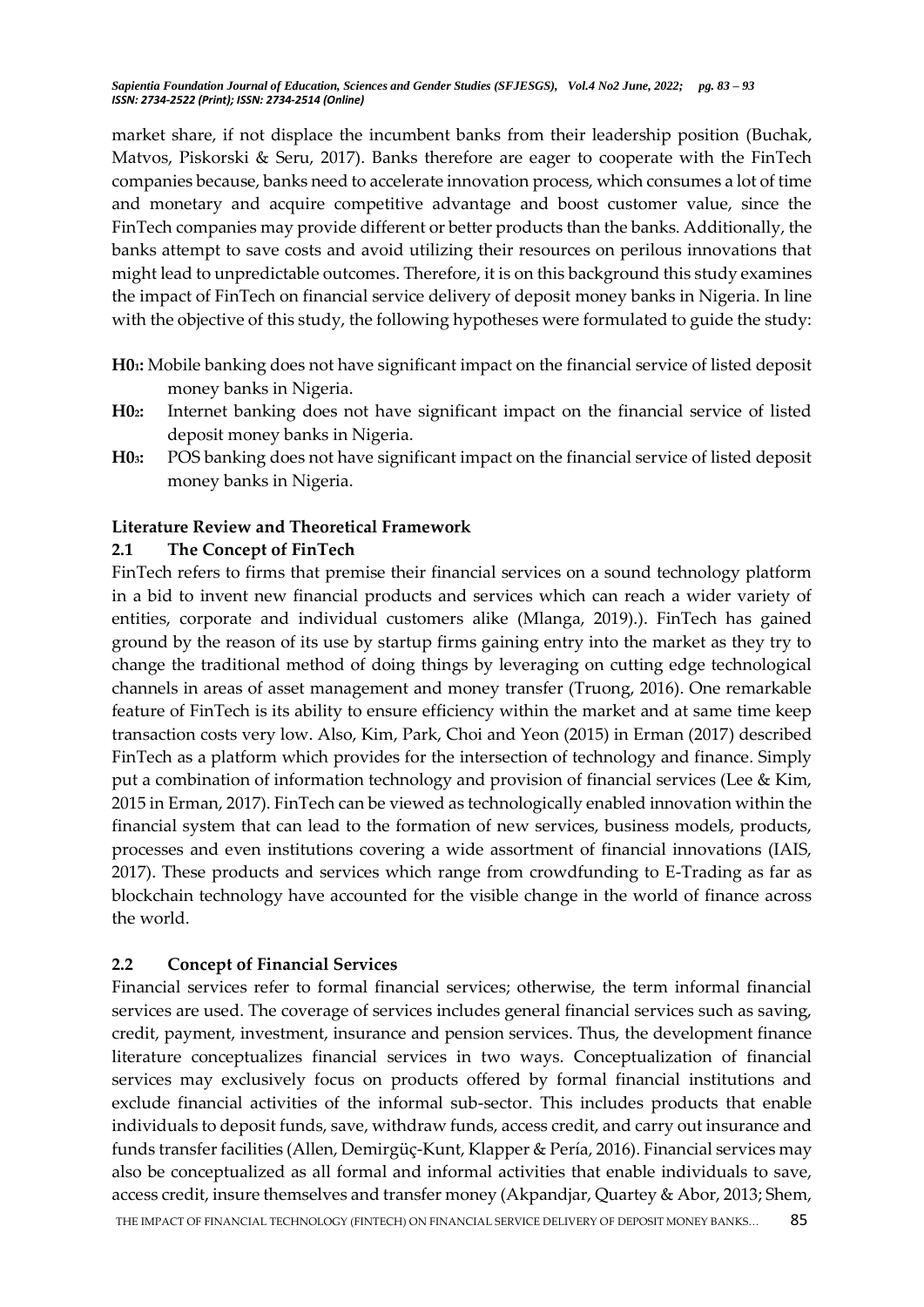Misati & Njoroge, 2012; Armendàriz & Morduch, 2010). Therefore, the term financial service/s refers to formal financial services; otherwise, the term informal financial service/s is used. The coverage of services includes general financial services such as saving, credit, payment, investment, insurance and pension services.

# **2.3 Empirical Studies**

Between 2005 and now, Financial Technology had attracted lots of interest, numerous research works has been carried out in the advanced and developing countries. Oladejo and Adereti (2010) observed that the 1990s witness the proliferation and hyper growth of internet and internet technologies, which together are creating a global and cost-effective platform for business to communicate and conduct commerce. Despite the enormous investment in IT during recent years, demonstrating the effect of such on organizational performance has proven extremely difficult.

Joachim (2017) focused on exploring the determinants of the use of financial services in Tanzania with respect to the role of household behavioural factors. Both quantitative and qualitative research methods were employed to achieve the research objective. The empirical findings revealed that behavioural factors matter for the use of financial services. Firstly, the examination of household financial experiences on a sample of 30 households through the application of financial diary methodology revealed a variety of household financial experiences that highlight the necessity of financial services to households. Secondly, despite the fact that most households do not use financial services, it is found that households hold positive beliefs about financial services for saving facilities, security, finance, money management and improving economic well-being. Thirdly, structural equations models indicated that attitudes towards financial services, perceived behavioural control and subjective norms significantly impact the intention to use financial services. Perceived behavioural control was observed to prominently influence the use of financial services.

Ouma, Odongo and Were (2017) examined whether the pervasive use of mobile telephony to provide financial services is a boon for savings mobilization in selected countries in sub Saharan Africa. The findings showed that availability and usage of mobile phones to provide financial services promotes the likelihood of saving at the household level. Not only does access to mobile financial services boost the likelihood to save, but also has a significant impact on the amounts saved, perhaps due to the frequency and convenience with which such transactions can be undertaken using a mobile phone. Both forms of savings, that was, basic mobile phone savings stored in the phone and bank integrated mobile savings are likely to be promoted by use of mobile phones.

THE IMPACT OF FINANCIAL TECHNOLOGY (FINTECH) ON FINANCIAL SERVICE DELIVERY OF DEPOSIT MONEY BANKS... 86 Theodora (2017) investigated the trends and determinants of household use of financial services in Ghana. Using the Ghana Living Standards Survey (GLSS) data and the Global Findex data, the study examined the trends in saving and borrowing by individuals from 1991 to 2014. Furthermore, using the Finscope Ghana 2010 data, the study employed Multinomial Logit regression in examining the factors that influence individuals' decision on saving, borrowing and insuring using formal versus informal institutions. A Heckman Probit regression model was employed in the analysis. The results showed a relatively stable trend in the proportion of individuals that saved from 1991 to 2006. However, from 2006 to 2013, there was a large increase in the proportion that saved. There was an oscillating trend in the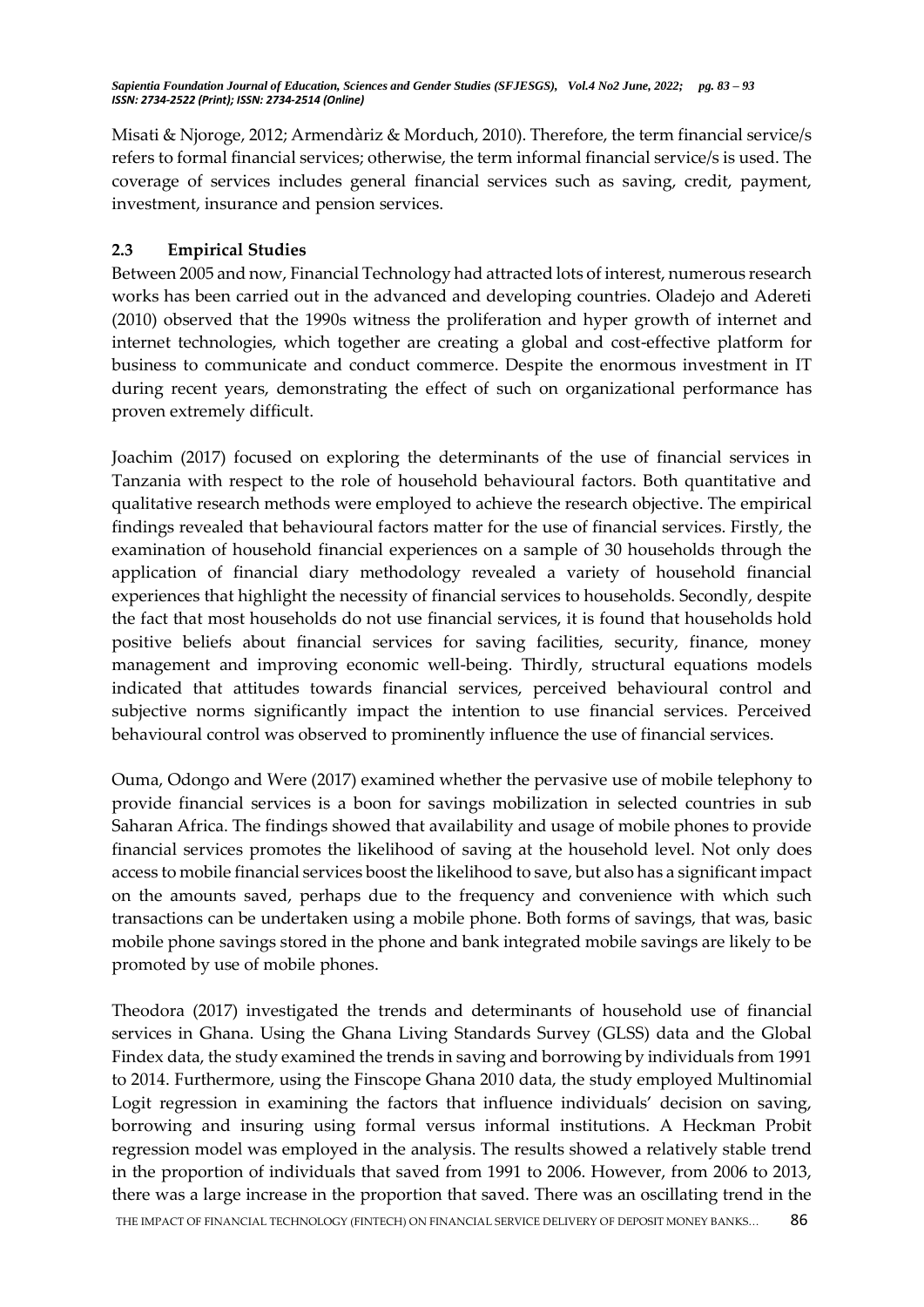pattern of borrowing from 1991 to 2014. Over the years, there was a general decline in the proportion of individuals that borrowed from informal institutions, and an increase in the proportion that borrowed from formal institution.

Godgift, Charles and Obakayode (2018) examined the impact of Financial Technology in the Operations (Payments/Collections) of SMEs in Nigeria. The study conducted a survey of 120 Small and Medium Scale Enterprises across the four (4) identified geo-political zones in Lagos state. These SMEs with employment ranging from 2-10 employees in the fashion, educational, online merchants, pharmaceuticals, automobile, cosmetics, agro-allied, printing, bakery, eatery, I.T. firms and retail enterprises. This was done in such a way that the four axes were represented, each axis having thirty (30) SMEs. One hundred (100) Questionnaires were found useful for the purpose of the study representing 83% of the total questionnaire distributed. The data was analyzed using inferential statistics. The study revealed that Financial Technology (FinTech) has great impact on the economy, and therefore contributing positively to national development. It also discussed the benefits and risks of embracing and investing in FinTech.

Similarly, Simon, Michael and Thomas (2019) used interpretive in-depth case study research to study how a European financial services provider has formulated and implemented a DTS. By focusing on the underlying processes and strategizing activities, the study showed that digital strategy making not only represents a break with the conventions of upfront strategic information systems (IS) planning, but revealed a new extreme of emergent strategy making. Specifically, the study concluded that a DTS is continuously in the making, with no foreseeable end. The study model showed that the crafting of a DTS is a highly dynamic process involving iterating between learning and doing.

Chang, Baudier, Zhang, Xu, Zhang and Arami (2020) described the impact and revolution of FinTech and Blockchain in the financial industry and demonstrates the main characteristics of such technology. The study presented three critical challenges as well as three ethical issues about using Blockchain technology. In order to have a good understanding of the industry, a qualitative method was adopted, and sixteen experts were interviewed. It was identified that knowledge hiding in Blockchain was common and the rationale behind was analyzed using the TPB (Theory of Planned Behavior) approach. The analysis results revealed that knowledge hiding was due to affective, behavioral and cognitive evaluations.

### **2.4 Theoretical Literature**

The major theories backing the advent of FinTech are the innovation theories. These theories will be considered in this section of the study.

### **2.4.1 Innovator's Solution Theory**

THE IMPACT OF FINANCIAL TECHNOLOGY (FINTECH) ON FINANCIAL SERVICE DELIVERY OF DEPOSIT MONEY BANKS... 87 Christensen and Taylor (1997) as cited by Kariuki (2010) advanced the theory based on the analysis of the major reason behind firms failing is the lack of ability to innovate. The major thrust of the theory is that big firms are not so oriented to tackle the problem of disruptive innovation as such disruptive ideas may serve as a threat to management, power structure and corporate culture. As a result, existing forces within markets and firms tend to resist innovation that may come as a result of FinTech. However, the proponents of this theory assume that firm managers should establish a wall between the oncoming innovation and the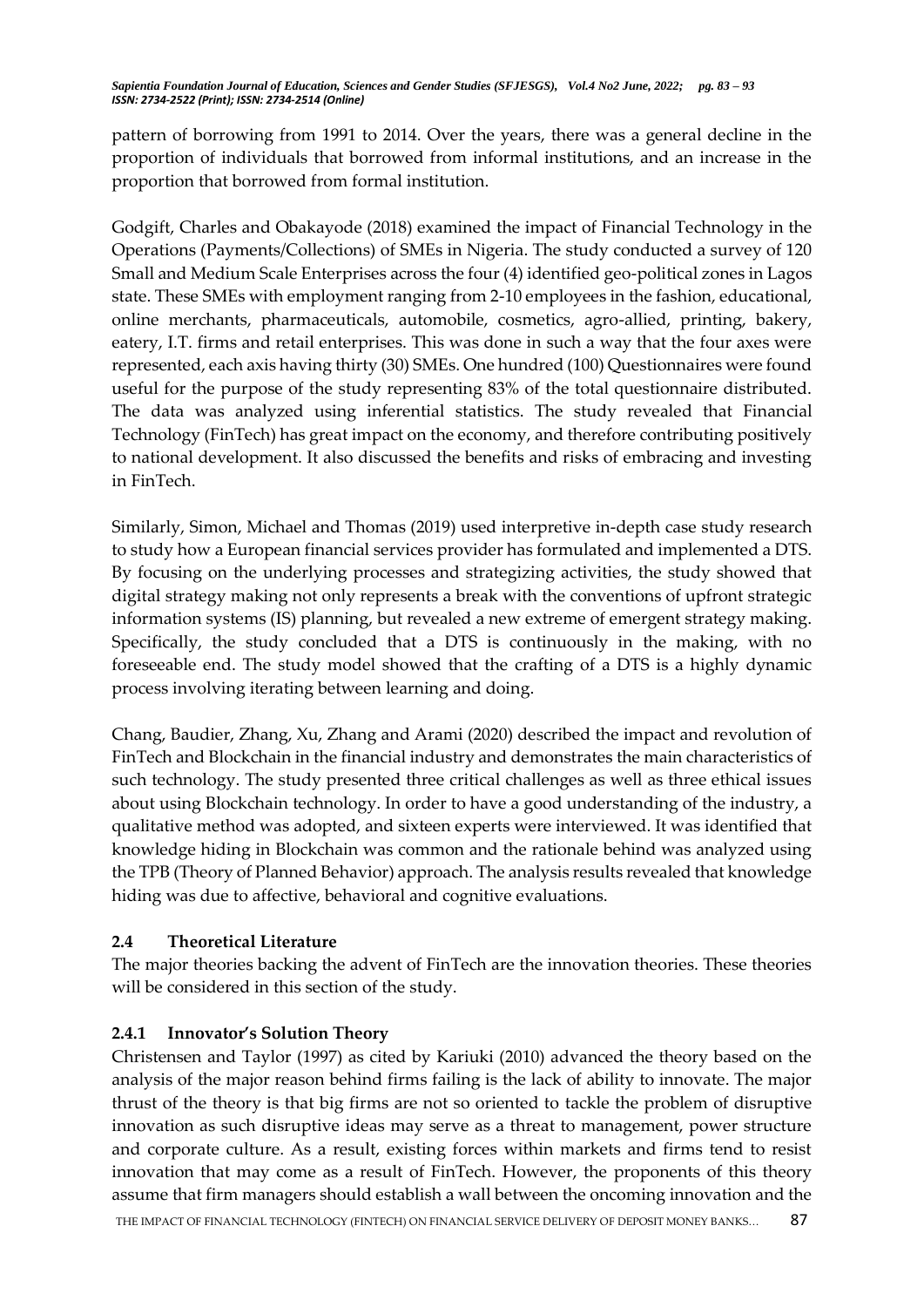existing structure and hierarchy. In this case, an independent business unit can be established to provide a safe environment for innovation (Kariuki, 2010).

## **2.4.2 Disruptive Innovation Theory**

This theory as proposed by Christensen in 1997 assumed that in an ever-changing world, innovation is the best key to competitive advantage. Although, innovation increases the rate of uncertainty and market pressure, and as a result, the more radical the type of innovation, the more difficult it is to easily conclude on its market acceptance, disruptive innovation improves the growth of any company and lays down a new trend in the market. These theories demonstrated how business adopt new technologies for competitive advantage. In essence, how mobile payment, internet banking and POS transaction is use for effective financial service.

### **3.1 Methodology**

The design used in this research is the ex-post method, as the study entails the use of annual reports and accounts of the selected bank listed on the Nigerian Stock Exchange (NSE)**.** The working population of the study consists of all the 16 deposit money banks (before adjustment to the listed banks in 2021) quoted by the NSE as at December, 2021. The researcher used secondary source of data for the purpose of this study. Financial Service is measured by the deposits/savings from financial service transactions, Mobile Banking is measured by the transactions from mobile banking, Internet Banking is measured by the transactions from internet banking and POS Banking is measured by the transactions from POS banking. The study employed descriptive statistics, correlation and regression techniques of analysis to analyse the data with the aid of STATA statistical tools of analysis.

### **4.1 Result and Discussion**

This section presents and discusses the result of the data analysis. Analysis of the results obtained from the frequency and percentage method, descriptive statistics and correlation presented in tabular form followed by regression.

# **4.2 Descriptive Statistics**

The descriptive statistics shows the mean and standard deviation of each independent variables from the mean and standard deviation of the dependent variable.

| TUDIC III PUULIDU TUULUUDUU VI UR TULIUDUU |    |         |         |        |                |
|--------------------------------------------|----|---------|---------|--------|----------------|
|                                            | N  | Minimum | Maximum | Mean   | Std. Deviation |
| <b>FINS</b>                                | 50 | 7.0152  | 8.9957  | 8.0823 | 0.6548         |
| <b>MOBB</b>                                | 50 | 6.0350  | 6.9818  | 6.6144 | 0.2934         |
| <b>INTB</b>                                | 50 | 6.0441  | 8.6833  | 6.7599 | 0.5564         |
| <b>POSB</b>                                | 50 | 6.0455  | 8.2270  | 6.7265 | 0.5845         |

Table 4.1: Descriptive Statistics of the Variables

THE IMPACT OF FINANCIAL TECHNOLOGY (FINTECH) ON FINANCIAL SERVICE DELIVERY OF DEPOSIT MONEY BANKS... 88 Table 4.1 shows the descriptive statistics result of the dependent and independent variables. A total of 100 observations were recorded. FINS (Financial Service) which is dependent variable has an average of 8.0823 with a minimum of 7.0152 and a maximum 8.9957 with standard deviation of 0.6548 showing that there is much variation among the FINS of the sampled banks. The implication is that user-friendly of mobile banking application, real time response of internet transitions and accessibility of the POS devices of some banks result in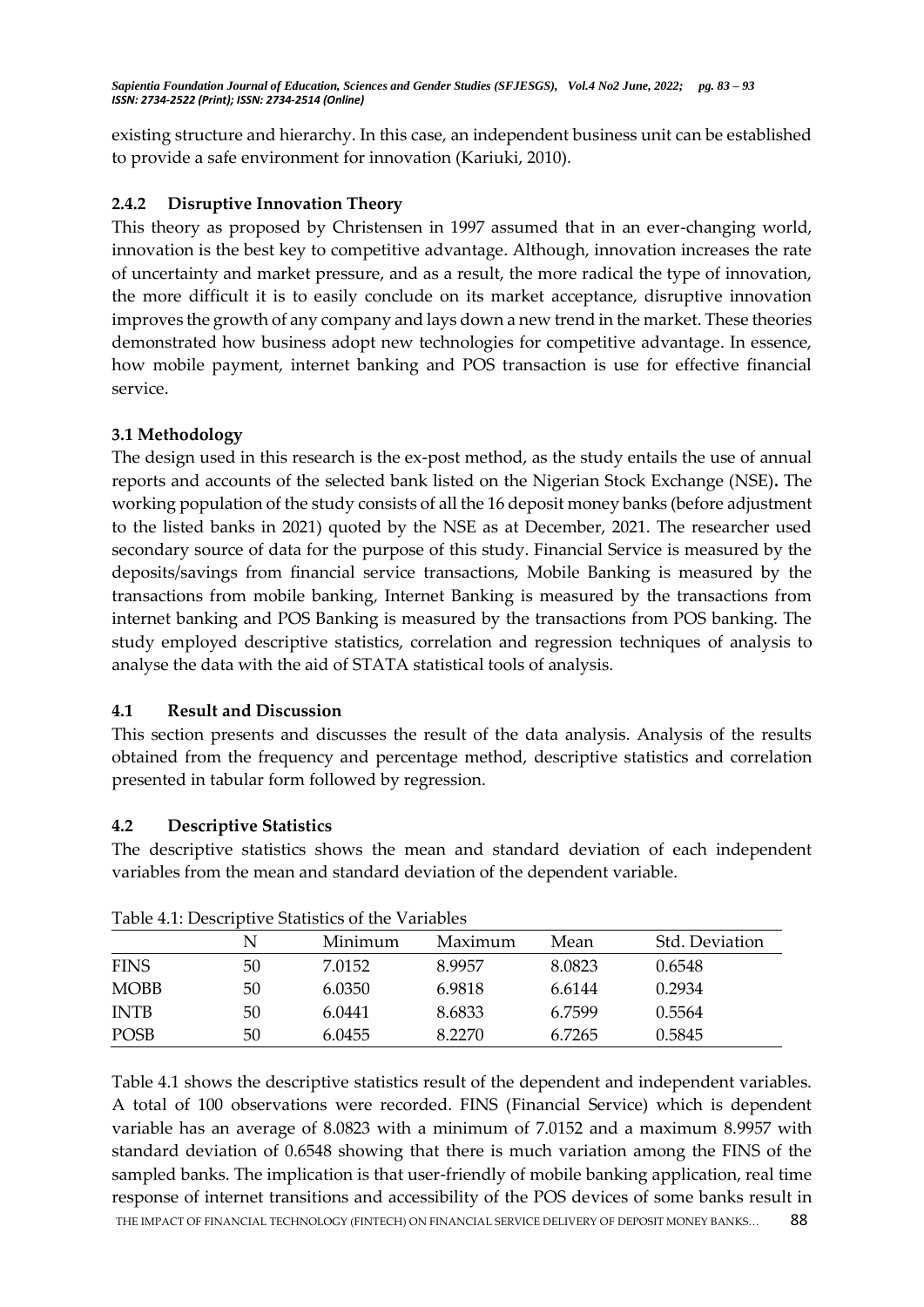differences in revenues, deposits and transactions among the sample banks. MOBB (Mobile Banking) has an average of 6.6144 with a minimum of 6.0350 and a maximum 6.9818 with standard deviation of 0.2934 showing that there is no much variation among the MOBB of the sampled banks. INTB (Internet Banking) has an average of 6.7599 with a minimum of 6.0441 and a maximum 8.6833 with standard deviation of 0.5564 showing that there is no much variation among the INTB of the sampled banks. POSB (POS Banking) has an average of 6.7265 with a minimum of 6.0455 and a maximum 8.2270 with standard deviation of 0.5845 showing that there is no much variation among the INTB of the sampled banks. The implication is that as peoples are getting more use to mobile banking, internet banking and POS banking; physical banking may be out of date, resulting to retrenchment of some customer related staff among the sampled banks.

### **4.3 Correlation Result**

The correlation result shows the relationship between each independent variable and the dependent variable.

|             | <b>FINS</b> | <b>MOBB</b> | <b>INTB</b> | <b>POSB</b> |  |
|-------------|-------------|-------------|-------------|-------------|--|
| <b>FINS</b> |             |             |             |             |  |
| <b>MOBB</b> | 0.050       |             |             |             |  |
| <b>INTB</b> | 0.332       | $-0.088$    |             |             |  |
| <b>POSB</b> | 0.433       | 0.117       | 0.591       |             |  |

## **Table 4.2: Correlation result**

Table 4.2 shows the correlation result of the dependent variable FINS and the independent variables MOBB, INTB and POSB. The relationship between FINS and independent variable MOBB is positive but weak with a coefficient value of 0.050 representing 5%, this means that, all things being equal the higher the MOBB the higher the FINS. The relationship between FINS and independent variable INTB is positive and moderate with a coefficient value of 0.332 representing 32.2%, this means that, all things being equal the higher the INTB the higher the FINS. The relationship between FINS and independent variable POSB is positive and moderate with a coefficient value of 0.433 representing 43.3%, this means that, all things being equal the higher the POSB the higher the FINS. The relationship between INTB and MOBB is negative and weak with a coefficient value of -0.088 representing 8.8%, this means that, all things being equal the higher the INTB the lower the MOBB and vice-versa. The relationship between POSB and MOBB is positive but weak with a coefficient value of 0.117 representing 11.7%, this means that, all things being equal the higher the POSB the higher the MOBB and vice-versa. The relationship between POSB and INTB is positive and moderate with a coefficient value of 0.591 representing 59.1%, this means that, all things being equal the higher the INTB the higher the POSB and vice-versa.

# **4.4 Regression Result**

The regression result shows the impact of each independent variable oo the dependent variable. The regression coefficient values indicate the extent of the impact which range from 0% to 100%. This section also presents the F statistics,  $R^2$  and adjusted  $R^2$  of the model.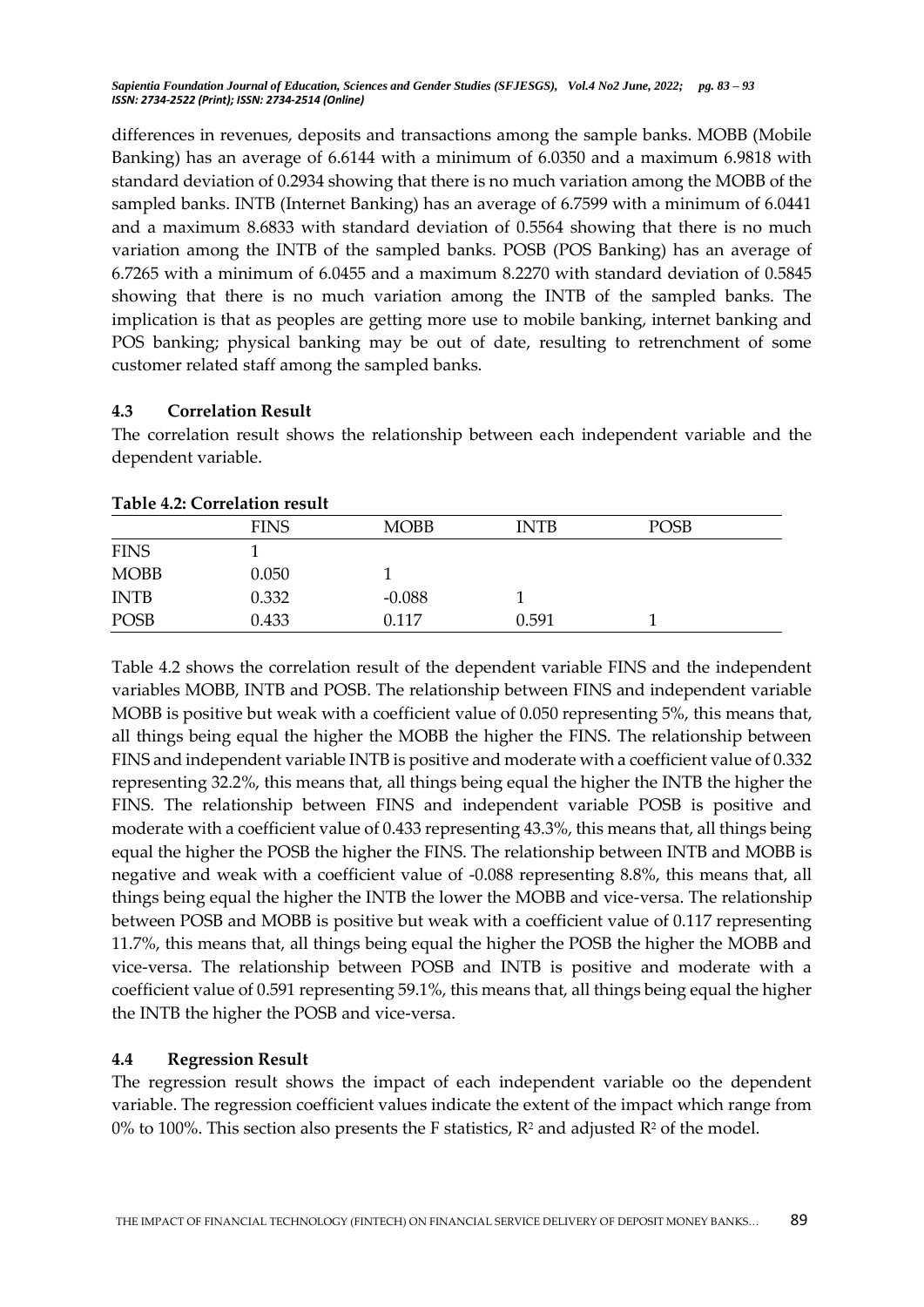| Table 4.9. Regression Results |             |            |             |        |  |
|-------------------------------|-------------|------------|-------------|--------|--|
| Dependent Variable: FINS      |             |            |             |        |  |
| Variable                      | Coefficient | Std. error | t-statistic | prob.t |  |
| (Constant)                    | 4.138       | 2.306      | 1.794       | 0.079  |  |
| <b>MOBB</b>                   | 0.041       | 0.303      | 2.136       | 0.003  |  |
| <b>INTB</b>                   | 0.143       | 0.197      | 2.727       | 0.001  |  |
| <b>POSB</b>                   | 0.402       | 0.188      | 2.145       | 0.037  |  |
| R-squared                     | 0.197       |            |             |        |  |
| Adj. R-squared                | 0.144       |            |             |        |  |
| F-statistics                  | 3.757       |            |             |        |  |
| Prob. (R-squared)             | 0.017       |            |             |        |  |

| <b>Table 4.3: Regression Results</b> |  |
|--------------------------------------|--|
|--------------------------------------|--|

Table 4.3 shows regression results of the model. The model consists of dependent variable FINS and independent variables (MOBB, INTB and POSB). In the model the multiple coefficients of determination  $\mathbb{R}^2$  is 0.197. This means that 19.7 percent of change in FINS was caused by changes in independent variables while the 80.3 percent change in FINS was caused by other factors not included in the model. The f-statistics is 3.757 with p-value of 0.017 which is less than 0.05 and is statistically significant which mean the model is fit, because it accounts for the variation in the dependent variable. The impact of independent variable MOBB on dependent variable FINS is positive with coefficient value of 0.041, meaning that a unit increase in the MOBB while other variable remains constant lead to an increase in FINS by 4.1 percent. The impact of independent variable INTB on dependent variable FINS is positive with coefficient value of 0.143, meaning that a unit increase in the INTB while other variable remains constant lead to an increase in FINS by 14.3 percent. The impact of independent variable POSB on dependent variable FINS is positive with coefficient value of 0.402, meaning that a unit increase in the POSB while other variable remains constant lead to an increase in FINS by 40.2 percent.

# **4.5 Discussion of Findings**

The findings of this study related to hypothesis one revealed that mobile banking have significant impact on the financial service of listed deposit money banks in Nigeria, the implication is that several banking apps exist that help users understand and analyse their spending habits on an annual, monthly and even daily basis. In addition, John (2017) established that each year, more and more banking consumers are turning to mobile banking applications to stay up to date with their banking needs. Supported by disruptive innovation theory which demonstrate how businesses adopt new technologies for competitive advantage. This finding is consistent with the findings of Gerben, Federico and Ferdinand (2016); Ouma, Odongo and were (2017); Theodora (2017).

THE IMPACT OF FINANCIAL TECHNOLOGY (FINTECH) ON FINANCIAL SERVICE DELIVERY OF DEPOSIT MONEY BANKS... 90 Also, the findings of this study related to hypothesis two revealed that internet banking have significant impact on the financial service of listed deposit money banks in Nigeria. Internet banking provides consumers with a convenient method of conducting bank business from the comfort and security of their own home and personal computer (Scott, 2017). Consumers now have the ability to perform transactions internet that were traditionally reserved for tellers inside a bank branch. The implication is that, teller transactions have declined because Internet users have the convenience of transferring funds, making deposits and requesting withdrawals from their personal computers. Disruptive innovation improves the growth of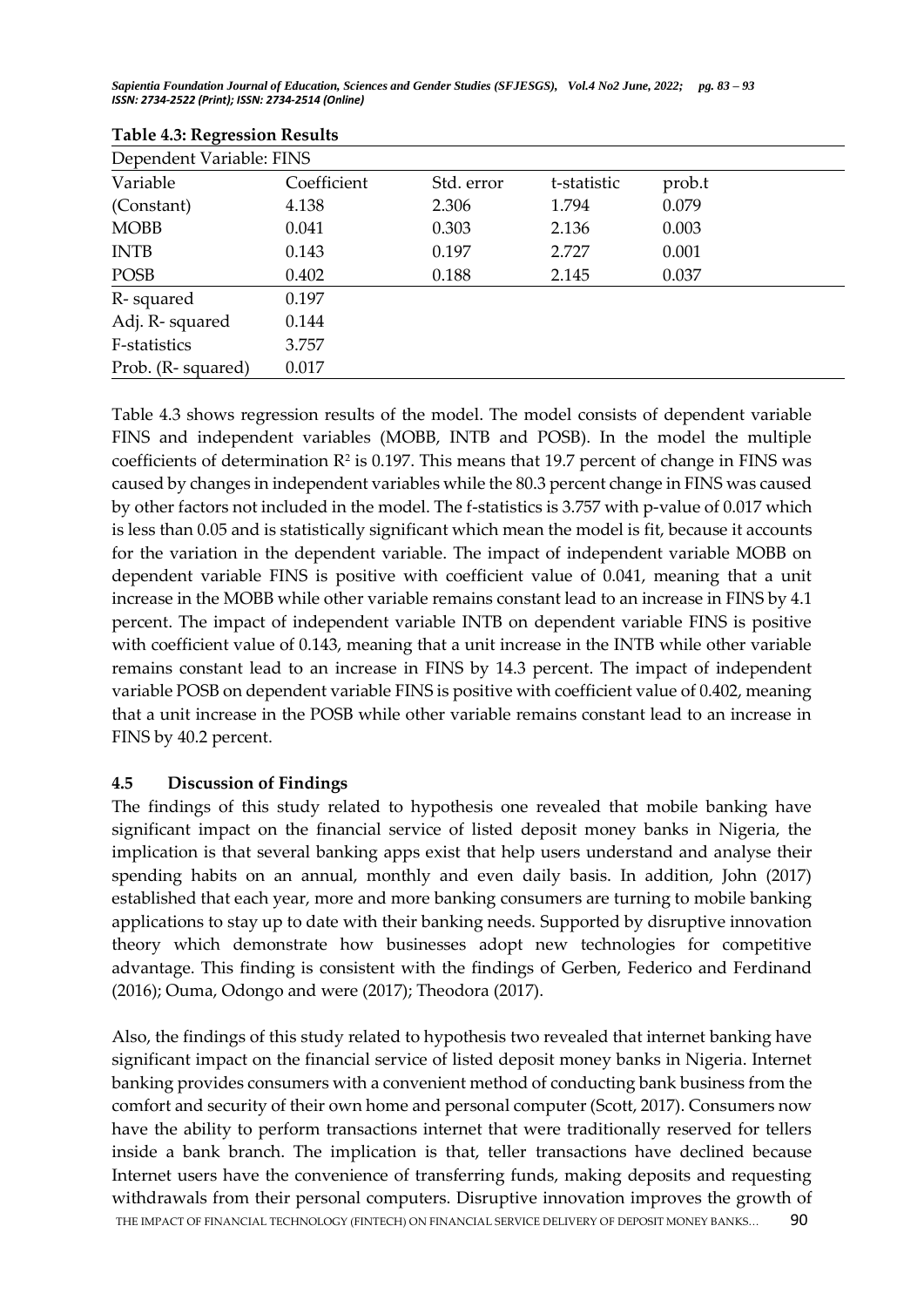any company and lays down a new trend in the market. This finding is consistent with the findings of Gerben, Federico and Ferdinand (2016); Ouma, Odongo and were (2017); Theodora (2017).

Moreover, the findings of this study related to hypothesis three revealed that POS banking have significant impact on the financial service of listed deposit money banks in Nigeria. In essence, POS banking is use for effective financial service. The implication is that poor network and high cost of operation have remained major challenges to the deployment of the POS terminals as revealed by Sylvester, Emmanuel, Obas, Andrew, and Abel (2015). This finding is consistent with the findings of Gerben, Federico and Ferdinand (2016); Ouma, Odongo and were (2017); Theodora (2017).

## **5.1 Conclusion and Recommendations**

This research provides beneficial information to understand Fintech space from financial service perspective. This study concluded that availability of banking mobile improves financial service growth and development towards facilitating quick transaction, reducing delay in transfer and other business transaction activities. Also, internet banking has made much faster for both customers and banks, providing banking throughout the year 24/7 days from any place have internet access and also well-organized cash management for internet optimization. Lastly, POS banking is attracting more customers' as well as investors' attention in POS business terminals. It provides convenience in terms of capital, labour, time all the resources needed to make a transaction. Based on the above findings and conclusions, the study recommends that management of banks should focus more towards improving benefits associated with mobile, internet and point of sales transactions by providing more convenience to users in terms of user friendliness, fast network, payment methods etc. Adding wide range of products so that users have more choice can also increase perception about benefits of mobile banking.

### **References**

- Adeniji C. (2015). [http://barcode.stillwaterslaw.com/1.1/2015/12/21/a-guide-to-thenigerian-](http://barcode.stillwaterslaw.com/1.1/2015/12/21/a-guide-to-thenigerian--mobile-money-market-in-2015/) [mobile-money-market-in-2015/](http://barcode.stillwaterslaw.com/1.1/2015/12/21/a-guide-to-thenigerian--mobile-money-market-in-2015/)
- Adeoti, O. O. (2013). Challenges to the efficient use of point of sale (POS) terminals in Nigeria. *African Journal of Business Management*, 7(28), 2801-2806.
- Akpandjar, G. M., Quartey, P., & Abor, J. (2013). Demand for financial services by households in Ghana. *International Journal of Social Economics*, 40(5), 439-457.
- Allen, F., Demirgüç-Kunt, A., Klapper, L. & Pería, M. S. M. (2016). The foundations of financial inclusion: Understanding ownership and use of formal accounts. *Journal of Financial Intermediation*.
- Almoustafa, M. A., & Tamer, B. (2019). The Impact of FinTech Companies on Financial Institutions in Sweden A qualitative study on impacts and remedies. Thesis in Business Administration of Master's Program in Finance Submitted to the Department of Business Administration, UMEA School of Business, Economics and Statistics.
- Armendàriz, B., & Morduch, J. (2010). The Economics of Microfinance. Massachusetts: *The MIT Press*.
- Buchak, G., Matvos, G., Piskorski, T., & Seru, A. (2017). Fintech, Regulatory Arbitrage and the Rise of Shadow Banks. NBER Working Paper 23288.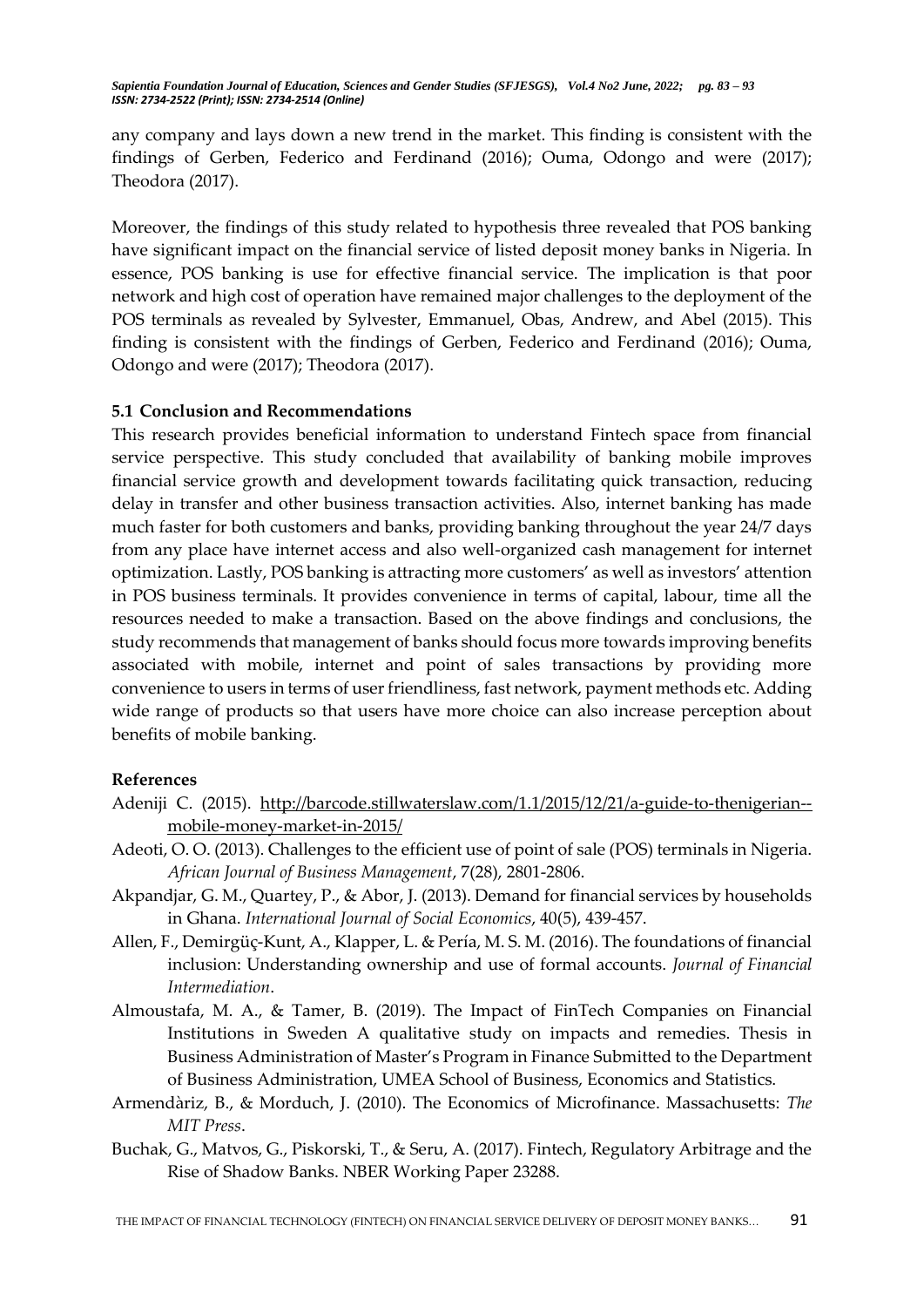- Chang, V., Baudier, P., Zhang, H., Xu, Q., Zhang, J., & Arami, M. (2020). How Blockchain can impact financial services – The overview, challenges and recommendations from expert interviewees. Technological Forecasting & Social Change 158.
- D'Antuono, C. (2019). Four challenges facing Fintech businesses around the world. Retrieved from [https://www.currencycloud.com/company/blog/four-challenges-facing-fintech](https://www.currencycloud.com/company/blog/four-challenges-facing-fintech-businesses-around-the-world/)[businesses-around-the-world/](https://www.currencycloud.com/company/blog/four-challenges-facing-fintech-businesses-around-the-world/) accessed on 14/07/2020.
- Demertzis, M., Merler, S., & Wolff, G. (2017). Capital Markets Union and the Fintech Opportunity. Bruegel Policy Contribution 22.
- EFInA (2018). [https://www.efina.org.ng/wpcontent/uploads/2019/01/A2F-2018-Key-](https://www.efina.org.ng/wpcontent/uploads/2019/01/A2F-2018-Key-Findings-11_01_19.pdf)[Findings-11\\_01\\_19.pdf](https://www.efina.org.ng/wpcontent/uploads/2019/01/A2F-2018-Key-Findings-11_01_19.pdf)
- Eloi, N. (2019). The Fintech Revolution: Who Are The New Competitors In Banking? Retrieved from [https://www.forbes.com/sites/esade/2019/07/30/the-fintech-revolution-who-are](https://www.forbes.com/sites/esade/2019/07/30/the-fintech-revolution-who-are-the-new-competitors-in-banking/#39eae2116174)[the-new-competitors-in-banking/#39eae2116174](https://www.forbes.com/sites/esade/2019/07/30/the-fintech-revolution-who-are-the-new-competitors-in-banking/#39eae2116174) accessed on 16/06/2020
- Godgift, D. A., Charles O., & Obakayode, A. O. (2018). The Impact of Financial Technology in the Operations (Payments/Collections) of SMEs in Nigeria. International Journal Of Innovative Research & Development, ISSN 2278 – 0211 (Online), 7(2).
- Irena, A. (2020) "Financial Services: Getting the Goods" Retrieved from [https://www.imf.org/external/pubs/ft/fandd/basics/finserv.htm accessed on](https://www.imf.org/external/pubs/ft/fandd/basics/finserv.htm%20accessed%20on%2006/07/2020)  [06/07/2020](https://www.imf.org/external/pubs/ft/fandd/basics/finserv.htm%20accessed%20on%2006/07/2020)
- Jegede, C. A. (2014). Effects of Automated Teller Machine on the Performance of Nigerian Banks. *American Journal of Applied Mathematics and Statistics*, 2(1), 40-46.
- Joachim, B. M. (2017). Determinants For The Use Of Financial Services In Tanzania: A Study Of Behavioural Factors. A thesis submitted in partial fulfilment for the requirements for the degree of Doctor of Philosophy at the University of Central Lancashire.
- John, O. (2017). The Impact of Mobile Banking. Retrieved from [https://www.techopedia.com/the-impact-of-mobile](https://www.techopedia.com/the-impact-of-mobile-banking/2/29475#:~:text=The%20growth%20in%20mobile%20banking,in%20operational%20expenses%20each%20year)[banking/2/29475#:~:text=The%20growth%20in%20mobile%20banking,in%20operatio](https://www.techopedia.com/the-impact-of-mobile-banking/2/29475#:~:text=The%20growth%20in%20mobile%20banking,in%20operational%20expenses%20each%20year) [nal%20expenses%20each%20year.](https://www.techopedia.com/the-impact-of-mobile-banking/2/29475#:~:text=The%20growth%20in%20mobile%20banking,in%20operational%20expenses%20each%20year) Accessed on 03/08/2020
- Kama, U. & Adigun, M. (2013). Financial Inclusion In Nigeria: Issues And Challenges. Central Bank of Nigeria.
- Mehrotra, N. V. Puhazhendhi, G. G. Nair, & Sahoo, B., B. (2009). Financial Inclusion: An Overview Occasional Paper 48. Mumbai, India: National Bank for Agricultural and Rural Development.
- Mlanga, S. (2019). Implications of Financial Technology for Professionals in Financial Services in Nigeria. *International Research Journal of Finance and Economics*, ISSN 1450 2887 Issue 172.
- Muhammad, A. K. (2010). An empirical study of automated teller machine service quality and customer satisfaction in Pakistani banks. *European Journal of Social Sciences*, 13(3), pp. 333-344.
- Nifemi, A. (2018). Financial Services in Nigeria: Overview, Opportunities & Challenges. Retrieved from <https://kpakpakpa.com/spotlight/financial-services-in-nigeria/> accessed on 03/07/2020.
- Okafor, I. G. (2019). Analysis of Financial Innovation Development in Nigerian Banking Sector. *International Journal of Research and Innovation in Social Science (IJRISS),* ISSN 2454-6186, 3(11).